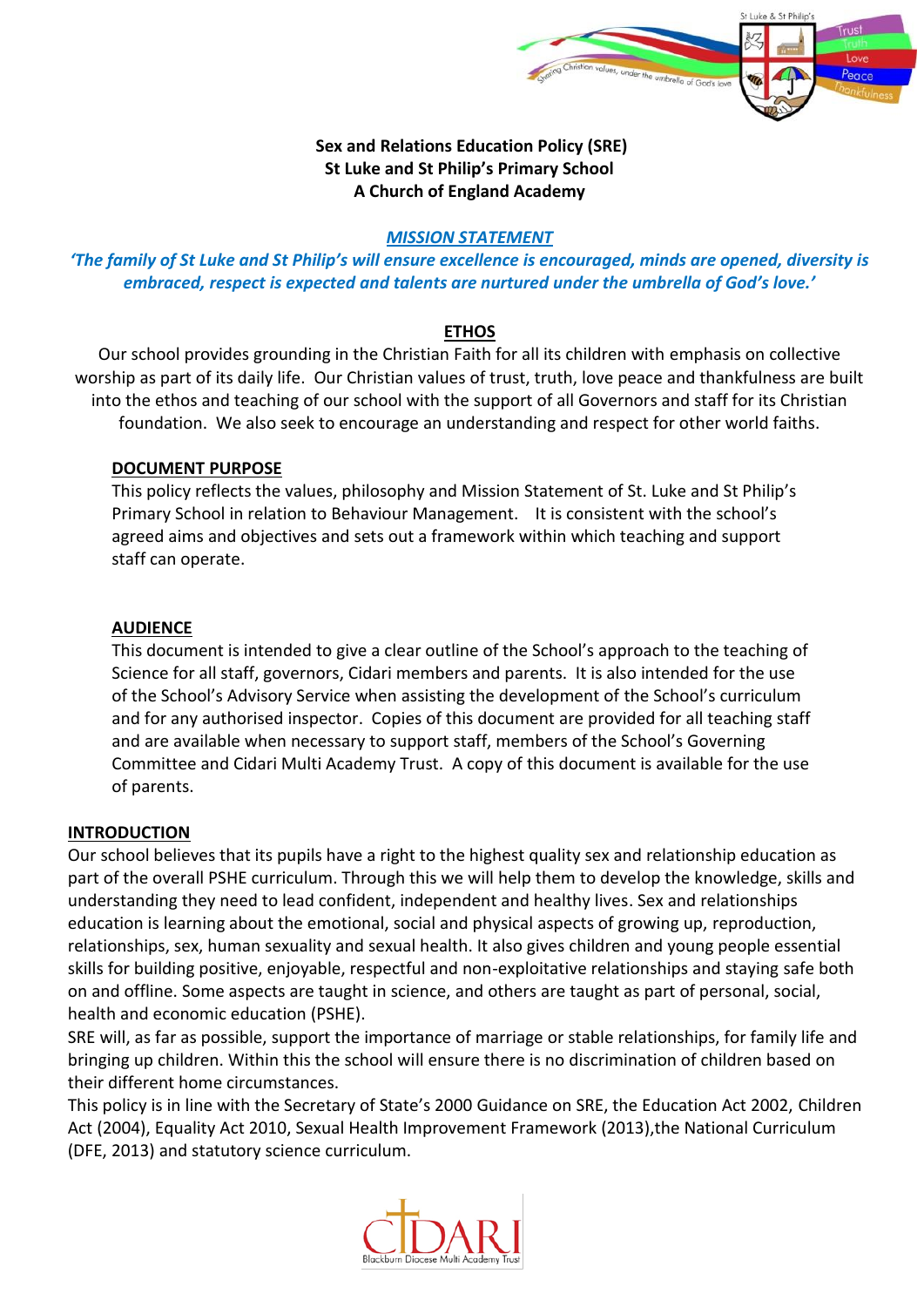## AIMS

 To deliver a sex and relationships education programme that values family life in its widest context but also recognises the social, cultural and religious background of pupils and other members of the school community

St Luke & St Philing

- To provide a comprehensive programme of SRE which provides accurate information about the body, reproduction, sex, and sexual health. To give children and young people essential skills for building positive, enjoyable, respectful and non-exploitative relationships and staying safe both on and offline.
- To provide education about sex and relationships which is delivered, both formally and informally, in a range of settings by a variety of people, including appropriate outside agencies, with a mutual comfort and confidence in its delivery
- To build on what the pupils already know, understand, think and feel, helping and enabling them to mature in their changing world

## **OBJECTIVES**

The SRE Curriculum:

- Is a partnership between home and school
- Ensures children and young people's views are actively sought to influence lesson planning and teaching
- Provides information about the physical, social and emotional aspects of puberty before its onset
- Starts early and is relevant to pupils at each stage in their development and maturity
- Is taught by people who are trained and confident in talking about issues such as healthy and unhealthy relationships, equality, pleasure, respect, abuse, sexuality, gender identity, sexual orientation, sex and consent
- Includes the acquisition of knowledge, the development of life skills and respectful attitudes and values
- Has sufficient time to cover a wide range of topics, with a strong emphasis on relationships, consent, rights, responsibilities to others, negotiation and communication skills, and accessing services
- Helps pupils understand on and offline safety, consent, violence and exploitation
- Is inclusive of difference: gender identity, sexual orientation, disability, ethnicity, culture, age, faith or belief, or other life experience
- Recognises, respects and accepts the differences of others as well as accepting their own
- Uses active learning methods, and is rigorously planned, assessed and evaluated
- Recognises ways in which relationships can be unhealthy and whom to talk to if they need support
- Helps pupils understand a range of views and beliefs about relationships and sex in society including some of the mixed messages about gender, sex and sexuality from different sources including the media
- Teaches pupils about the law and their rights to confidentiality even if they are under 16, and is linked to school-based and community health services and organisations.
- Promotes equality in relationships, recognises and challenges gender inequality and

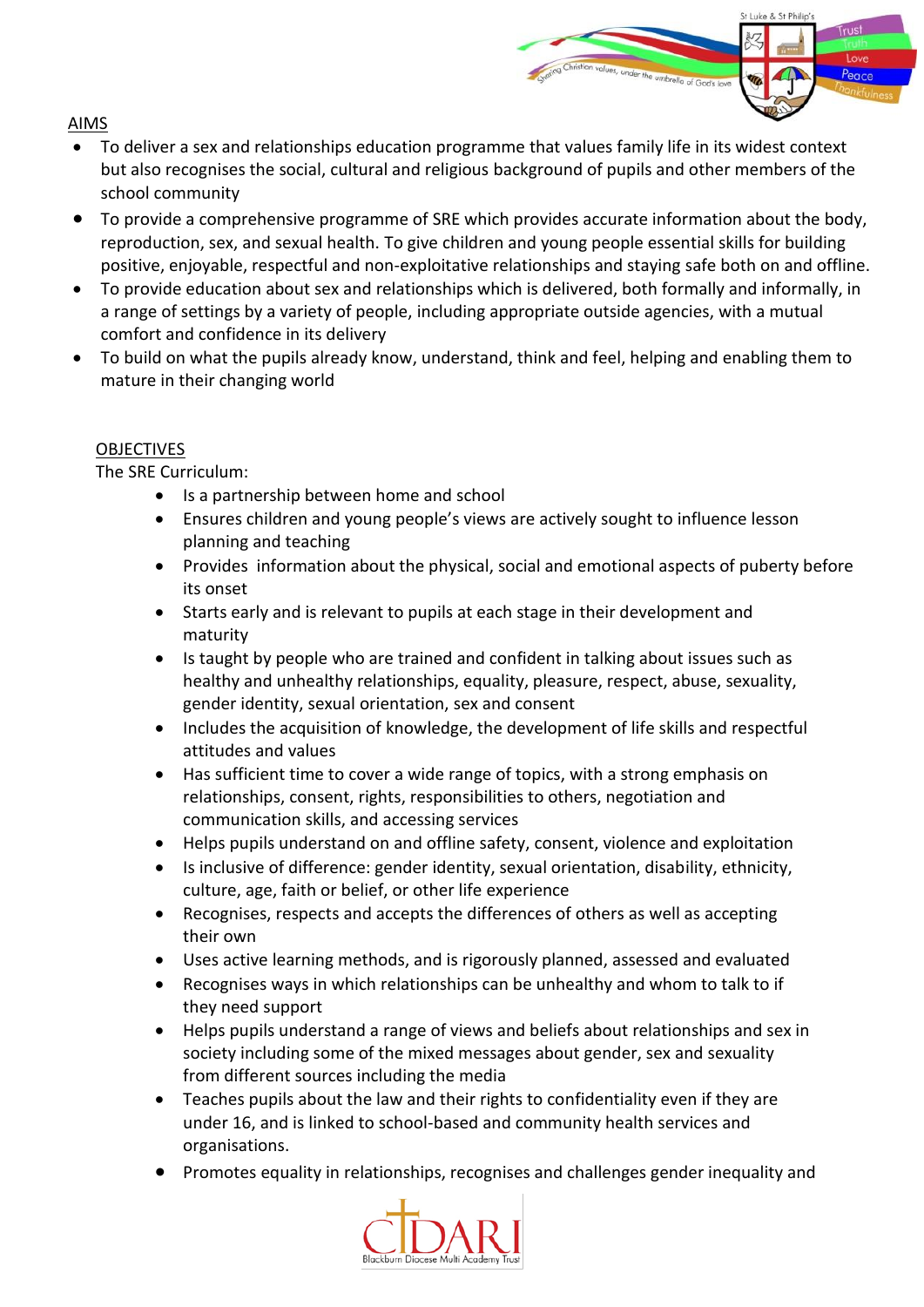

reflects girls' and boys' different experiences and needs

- Outlines the importance of positive, caring relationships between people and different patterns of friendship
- Generates an atmosphere where questions can be asked and answered openly without embarrassment and trust and confidentiality are ensured
- Establishes clear ground rules for pupils, teachers and visitors which will create a safe learning environment for everyone involved in the lesson
- Provides opportunities for the development of personal skills: communication, negotiation, decision making, problem solving and assertiveness
- Provides opportunities for pupils to develop confidence and self-esteem using appropriate activities which encourage this
- Provides opportunities for pupils to develop a respect for their own bodies and to accept variations in growth and development (social, emotional and physical)
- Explains the basic human biology of reproduction and how a baby is born
- Encourages the acceptance of sexuality by providing appropriate vocabulary for all parts of the body
- Aids understanding of what kind of physical contact is acceptable or unacceptable and how to respond
- Outlines that actions such as female genital mutilation (FGM) constitute abuse and are a crime
- Counteracts mis-information, which may be gained from a variety of sources such as TV, magazines, newspapers, jokes/hearsay and peers
- Outlines the role and value of family life (to include all types of family structures such as children living with grandparents, one parent families, same sex parents, foster parents, transgender parents, children in care, etc)
- Provides opportunities for pupils to develop the skills and understanding to form positive, non exploitative relationships which also promote mutual respect and sensitivity towards all
- Teaches that civil partnerships and marriage are examples of a public demonstration of the commitment made between two people who love and care for each other
- Is regularly monitored and reviewed to meet the needs of all our pupils

# **COORDINATION**

The SRE curriculum will be coordinated by an appropriately trained key teacher – Sadie Newsome. The key teacher will be responsible for

- Supporting class teachers in the delivery of SRE
- Managing SRE teaching resources, including purchasing and keeping up to date with new resources
- Advising SLT of training and development opportunities locally and nationally
- Leading a partnership approach with relevant professionals such as school nurses and other outside agencies
- Monitoring and evaluating classroom practice

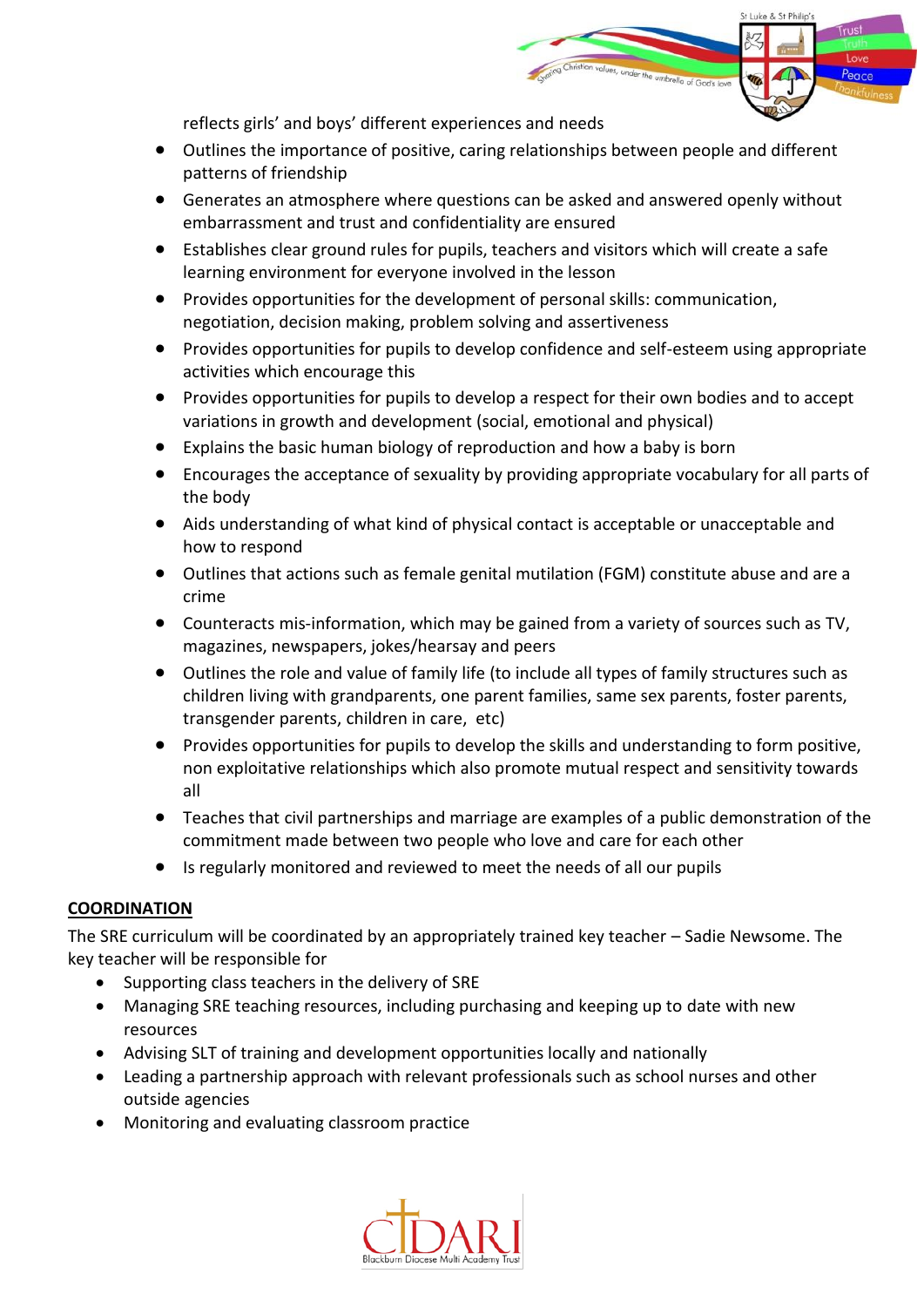

## **DELIVERY**

SRE will be taught as part of the PSHE curriculum, will satisfy the National Curriculum Science order and will be delivered by appropriately trained class teachers who will be supported by the SRE Key Teacher. It will be taught as part of a discreet PSHE lesson. Single gender lessons will be used when appropriate.

Puberty sessions will be taught to pupils in Years 5 and 6 in most cases.

### **STAFF DEVELOPMENT AND TRAINING**

The school recognises that, in order to properly implement and maintain this policy, there is a requirement to ensure that key staff, at least, have the opportunity to access appropriate and relevant training and development opportunities. This includes the consideration of SRE as a regular part of Inset planning**.**

### **DEALING WITH SRE RELATED DISCLOSURE**

## **If a teacher is concerned or in doubt, they will follow the procedures in the school's Child Protection Safeguarding policy.**

In some cases a question/comment may indicate the child to be at risk or in danger, in which case appropriate action will be taken in accordance with the school's written policy and procedure for Safeguarding. This also means that if the child puts a private question to a teacher or other member of staff and requests secrecy, NO promise of secrecy or confidentiality will be given, but the child reassured that any steps taken will always be in the child's best interest. Any child in such circumstances would be stopped from proceeding and told clearly that secrecy or confidentiality could NOT be given.

### **SENSITIVE ISSUES REQUIRING SPECIAL CONSIDERATION**

All staff at St Luke and St Philip's understand that the subject of Sex and Relationship Education can be challenging but do believe that our pupils have a right to be provided with suitable, accurate information, matched to their age, physical and emotional development.

As a part of the SRE programme the children will be encouraged to ask questions. This could be through the use of an 'ask it' basket (anonymously) or as a general part of the lesson. This will enable them to ask questions about issues related to SRE which they want clarifying.

We believe that all questions should be acknowledged but accept that some questions may require further consideration and as such do not have to be answered directly or immediately. The teacher/ specialist /adult may answer the question later with the whole class, individually, or decide to refer the question to the parents. The school expects the teachers to use their professional skills and discretion in such cases and always to keep in mind the age and maturity of the child as well as the aims, objectives, values and procedures set out in the policy document**.** 

Occasionally children may ask questions out of context. On such occasions staff will be expected to respond as stated above.

#### **CONTENT OF SRE IN SCHOOL**

The SRE programmes for each year group will be taught through discreet lessons as outlined in our PSHE scheme of work.

**The following topics will not be taught directly,** but as many of these topics are raised through the media

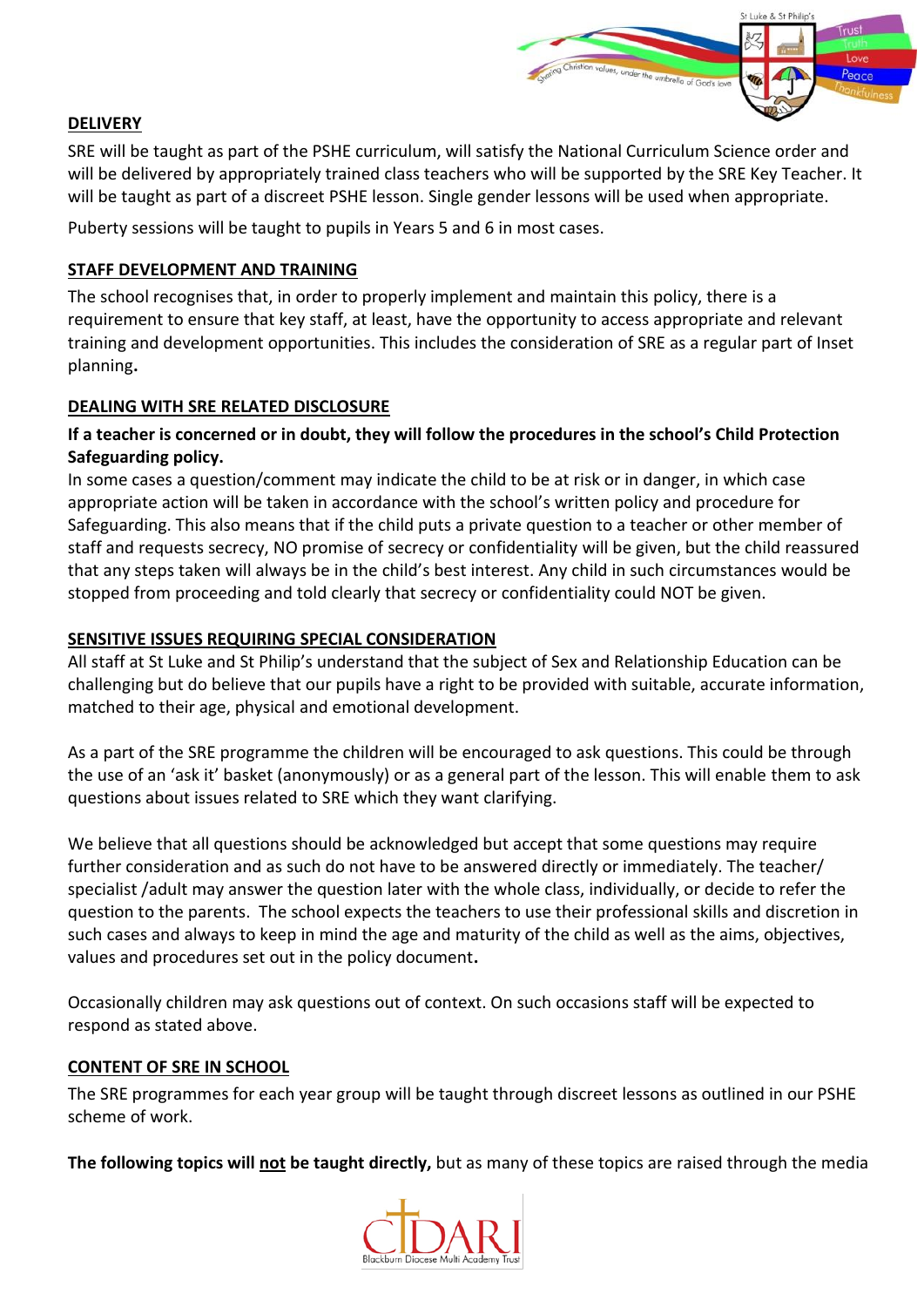especially TV soaps, reality TV shows, newspaper bill boards, magazines, newspapers and the internet discussion may be needed if questions arise.

St Luke & St Philip

- Abortion
- Contraception
- Infections
- Rape
- Masturbation
- Sexual activity (in relation to reproduction)
- Sexual behaviour

#### **GOOD PRACTICE**

At St Luke and St Philip's we recognise there are different teaching and learning styles which enable effective SRE. We acknowledge, as educators, the core education skills which include practical skills, communication skills, decision-making skills, inter-personal skills, problem-solving skills and leadership skills. We will develop them with our pupils by

- Establishing clear ground rules
- Differentiating learning
- Using active learning methods, such as stories, mind mapping/thought showers
- Using Circle Time structures
- Individual/paired/group work
- $\bullet$  Role play
- Discussion technique
- Reporting back
- Story boards
- Videos and films
- Sharing lesson objectives with pupils
- Using distancing and de-personalising techniques

### **PARENTAL INVOLVMENT**

The 1996 Education Act gives parents the right to withdraw their child from all or any part of the school's SRE programme, other than those elements, which are required by the National Curriculum Science Orders. However governors and staff feel that inclusion would be a positive experience and parents /carers who have concerns should, in the first instance speak to Sadie Newsome, as the PSHE leader.

At St Luke and St Philip's we value parents' opinions and suggestions regarding the content of delivery and appreciate parents/carers role in this subject. To strengthen this partnership all parents will be informed by letter of when SRE sessions will be taught, and invited to discuss the content of SRE lessons in years 5 and 6.

### **EVALUATION AND REVIEW**

Evaluation of the programme will be made by assessing the attitudes of the pupils, the development of their personal skills and the knowledge and understanding they have gained. Pupil evaluation will be monitored in line with other PSHE monitoring arrangements.